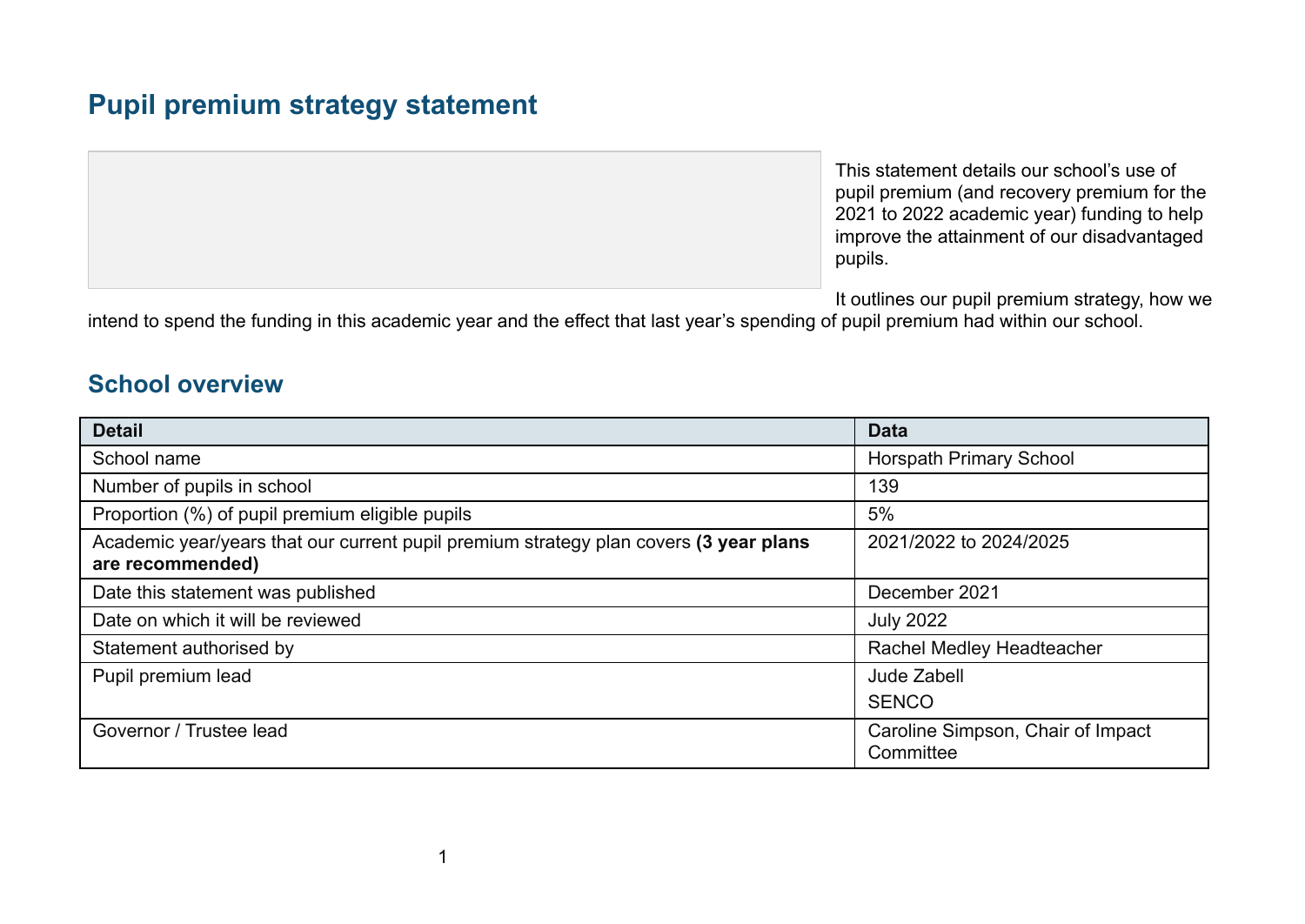# **Funding overview**

| <b>Detail</b>                                                                                                                       | <b>Amount</b> |
|-------------------------------------------------------------------------------------------------------------------------------------|---------------|
| Pupil premium funding allocation this academic year                                                                                 | £9,415        |
| Recovery premium funding allocation this academic year                                                                              | £2000         |
| Pupil premium funding carried forward from previous<br>years (enter £0 if not applicable)                                           | £0            |
| Total budget for this academic year                                                                                                 | £11,415       |
| If your school is an academy in a trust that pools this<br>funding, state the amount available to your school this<br>academic year |               |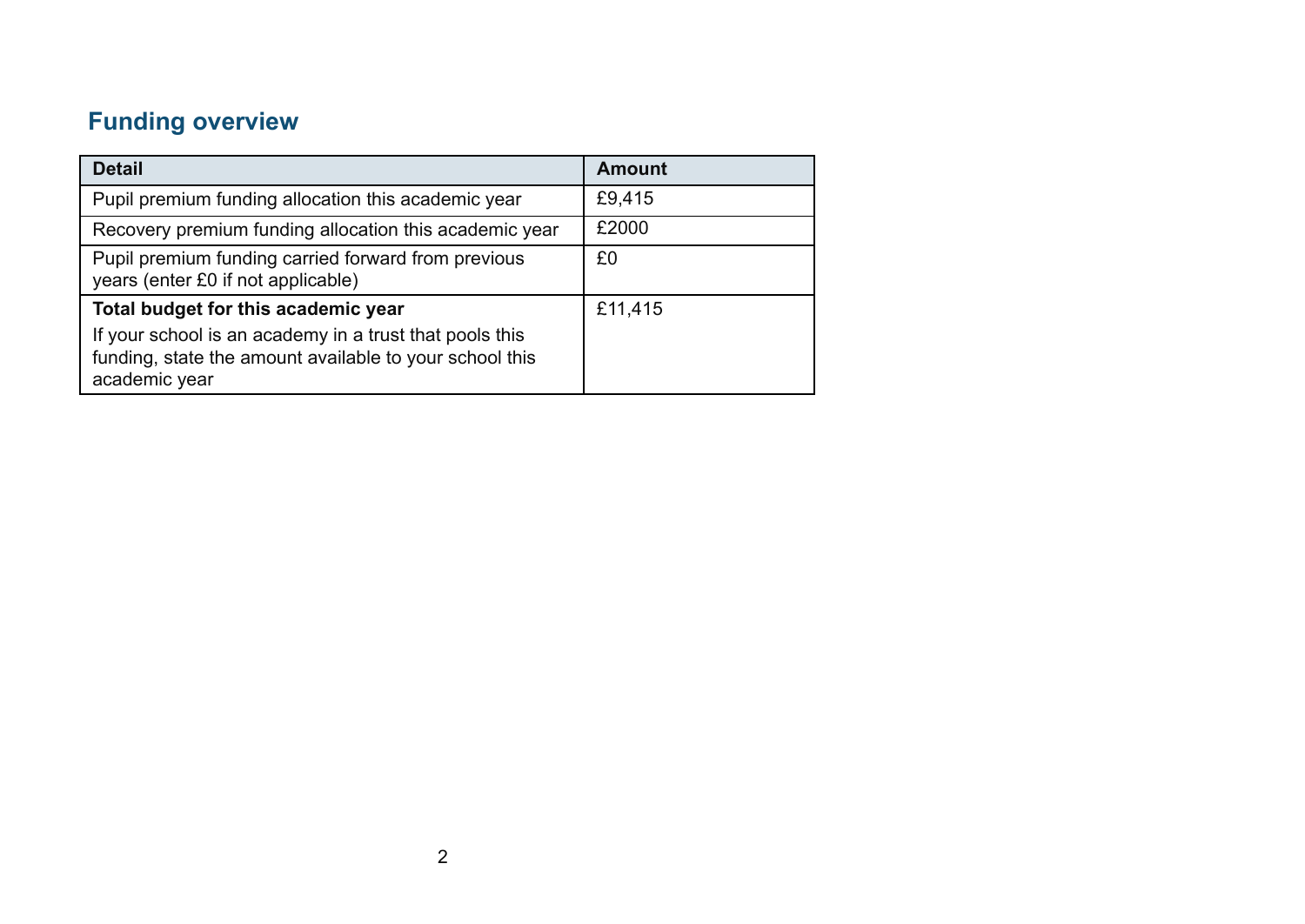# **Part A: Pupil premium strategy plan**

### **Statement of intent**

Our intention is that all pupils, whatever their backgrounds or challenges, make good progress in all areas and are fully included in every aspect of school life. Our pupil premium strategy aims to ensure that children who are disadvantaged are able to achieve to the best of their potential. The school vision / ethos is "Let your light shine" and we strive to ensure pupils from all backgrounds will shine confidently, despite any challenges they may face.

It is essential to consider the difficulties faced by these pupils and the strategies implemented / detailed in this statement aim to support the needs of these pupils both those who are disadvantaged and those who are not.

Quality first teaching and inclusion are central to our approach, and focus on the areas where vulnerable pupils need additional support. Quality first teaching not only empowers our disadvantaged pupils but will have a positive impact on the attainment of non-disadvantaged pupils as well. It is vital that all pupils' learning should progress – whether they are disadvantaged or not.

High impact / short term and flexible interventions have been put in place to support pupils who need support in key curriculum areas, at any given time, and these interventions are accessible by all pupils in the school as required.

At Horspath Primary School we do not make assumptions about disadvantaged pupils but to use key assessment data to allow us to pinpoint where support is needed. Then strategies / interventions can be implemented to ensure pupil progress is maintained and, where needed, the progress attainment gap is narrowed.

We aim to:

- Act early to put interventions in place.

- Adopt a whole school approach where all staff take responsibility for disadvantaged pupils' outcomes and raise expectations about what they can achieve.

- Place emphasis on quality first teaching and ensure all training needs are met to support teachers and teaching assistants.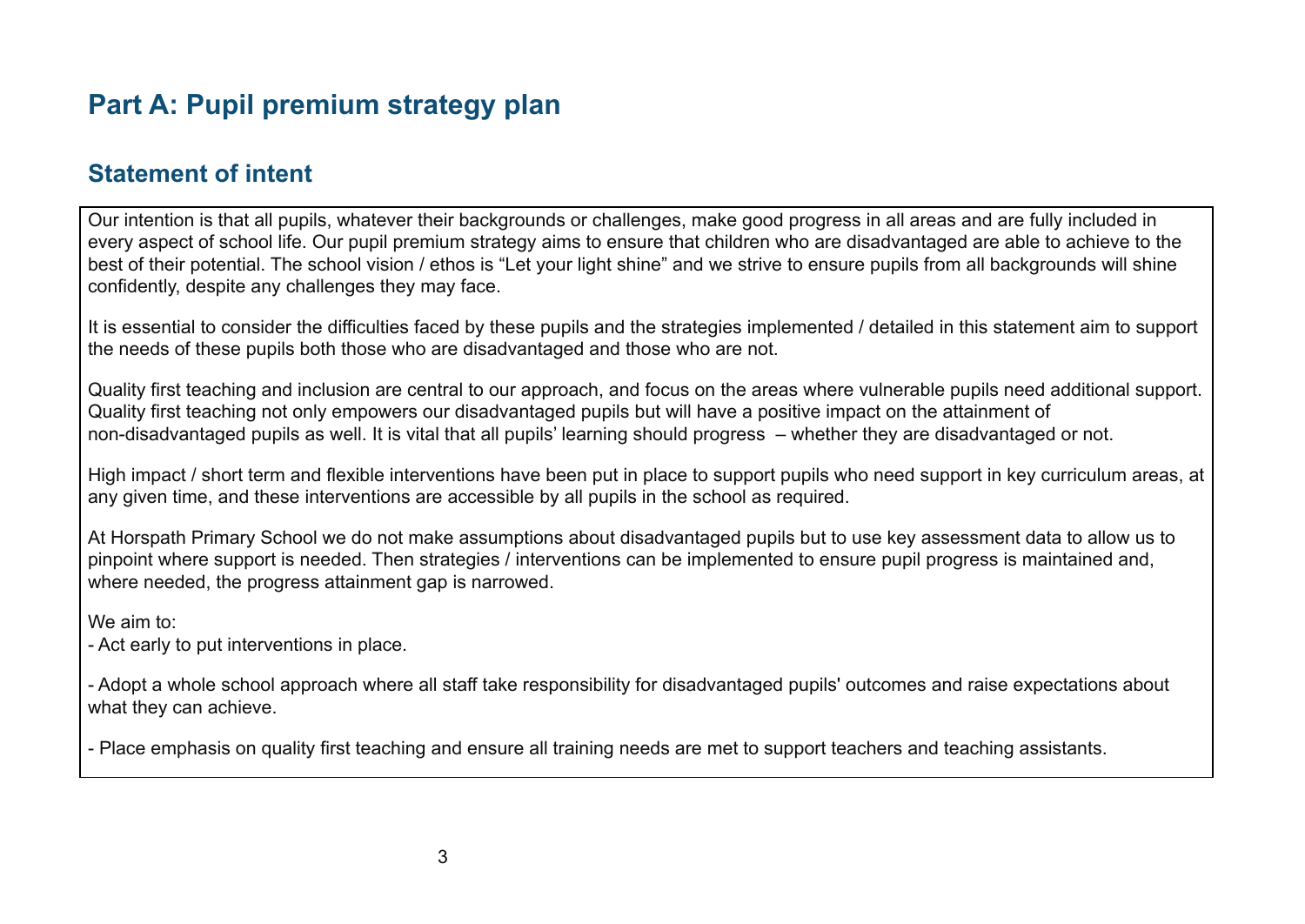## **Challenges**

This details the key challenges to achievement that we have identified among our disadvantaged pupils.

| <b>Challenge</b><br>number | Detail of challenge                                                                                                                                                                                                                                                                                                                                                                                                                                                                                   |
|----------------------------|-------------------------------------------------------------------------------------------------------------------------------------------------------------------------------------------------------------------------------------------------------------------------------------------------------------------------------------------------------------------------------------------------------------------------------------------------------------------------------------------------------|
|                            |                                                                                                                                                                                                                                                                                                                                                                                                                                                                                                       |
|                            | There is evidence that the education and wellbeing of disadvantaged pupils was affected by COVID-19 school<br>closures more so than for other pupils- this is supported by national studies.                                                                                                                                                                                                                                                                                                          |
|                            | Our attendance data over the last year indicates that attendance by some disadvantaged children has been lower than<br>other disadvantaged children and non-disadvantaged pupils. Due to the size of the school and the small number of pupils<br>eligible for pupil premium funding, it makes individuals and families easy to identify. Therefore, the figures provided in this<br>public statement aim to protect the identity of individuals and families. The school retains a copy with detail. |
| 3                          | Parental engagement. There has been a lower level of parental engagement for 28% of our disadvantaged pupils.                                                                                                                                                                                                                                                                                                                                                                                         |
| 4                          | Our assessments and observations have identified social and emotional issues for many pupils in the school. There has<br>been a need for additional emotional support for 28% of disadvantaged pupils.                                                                                                                                                                                                                                                                                                |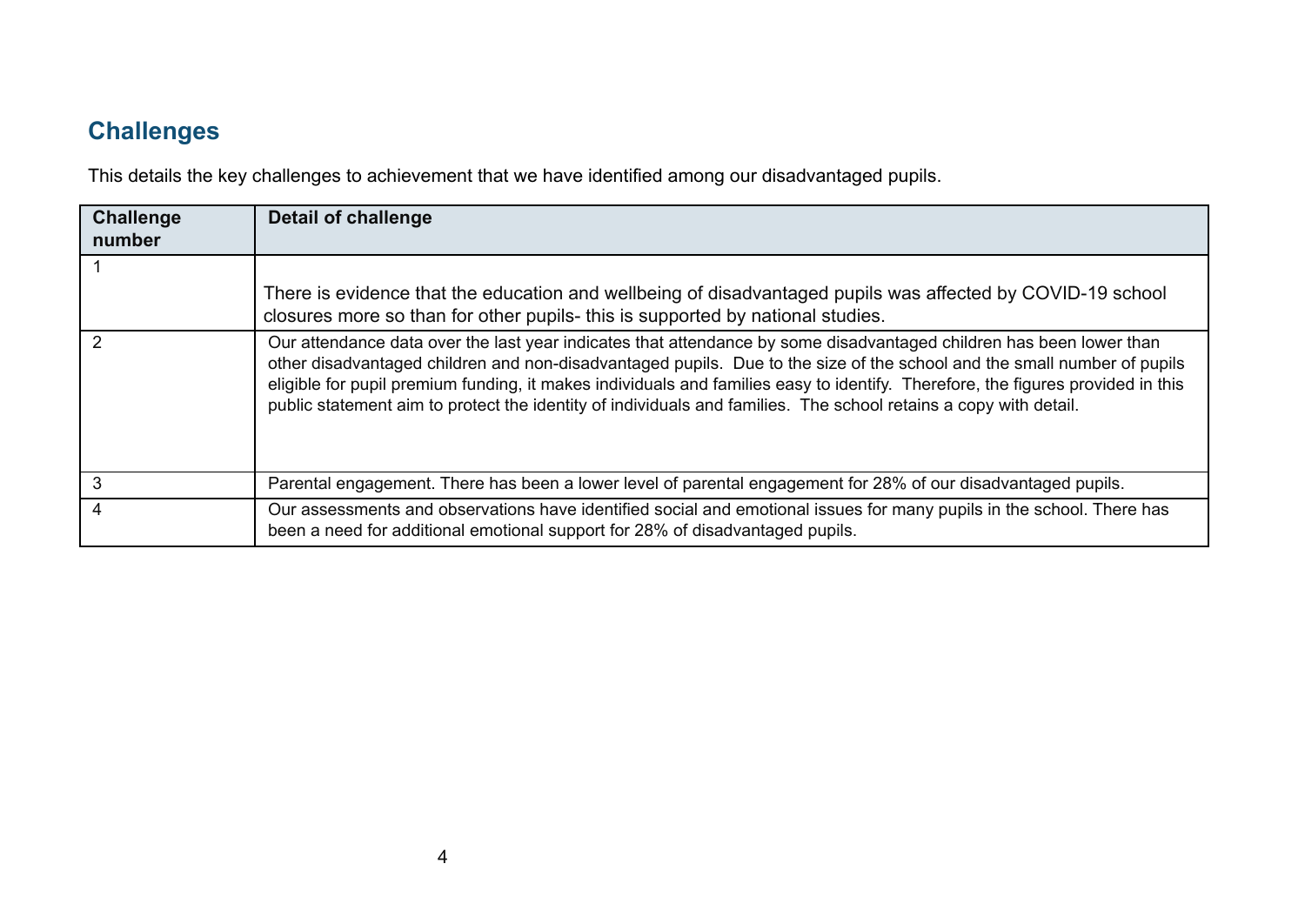#### **Intended outcomes**

This explains the outcomes we are aiming for **by the end of our current strategy plan**, and how we will measure whether they have been achieved.

| <b>Intended outcome</b>                                                                             | <b>Success criteria</b>                                                                                                                                                                                                                                       |
|-----------------------------------------------------------------------------------------------------|---------------------------------------------------------------------------------------------------------------------------------------------------------------------------------------------------------------------------------------------------------------|
| To achieve and sustain improved attendance for all pupils,<br>particularly our disadvantaged pupils | Sustained high attendance by 2024/25 demonstrated by:<br>- the overall absence rate for all pupils being no more than 4.7%<br>(current national average) and the attendance gap between<br>disadvantaged and non-disadvantaged peers being reduced by<br>100% |
| To achieve and improve wellbeing for all pupils in our school particularly                          | Sustained high levels of well being from 2024/25 demonstrated by:                                                                                                                                                                                             |
| for our disadvantaged pupils.                                                                       | - qualitative data from student voice, student and parent surveys and<br>teacher observations                                                                                                                                                                 |
| Improved reading attainment for disadvantaged KS2 pupils                                            | KS2 reading outcomes 2024/25 show that 100% of disadvantaged<br>pupils meet the expected standard.                                                                                                                                                            |
|                                                                                                     | 22/23 - at least 50% meet the expected target                                                                                                                                                                                                                 |
|                                                                                                     | 23/24 - currently no disadvantaged children in this cohort                                                                                                                                                                                                    |
| Improved maths attainment for disadvantaged pupils at the end of KS2.                               | KS2 maths outcomes 2024/25 show that 100% of disadvantaged<br>pupils meet the expected standard.                                                                                                                                                              |
|                                                                                                     | 22/23 - at least 100% meet the expected target                                                                                                                                                                                                                |
|                                                                                                     | 23/24 - currently no disadvantaged children in this cohort                                                                                                                                                                                                    |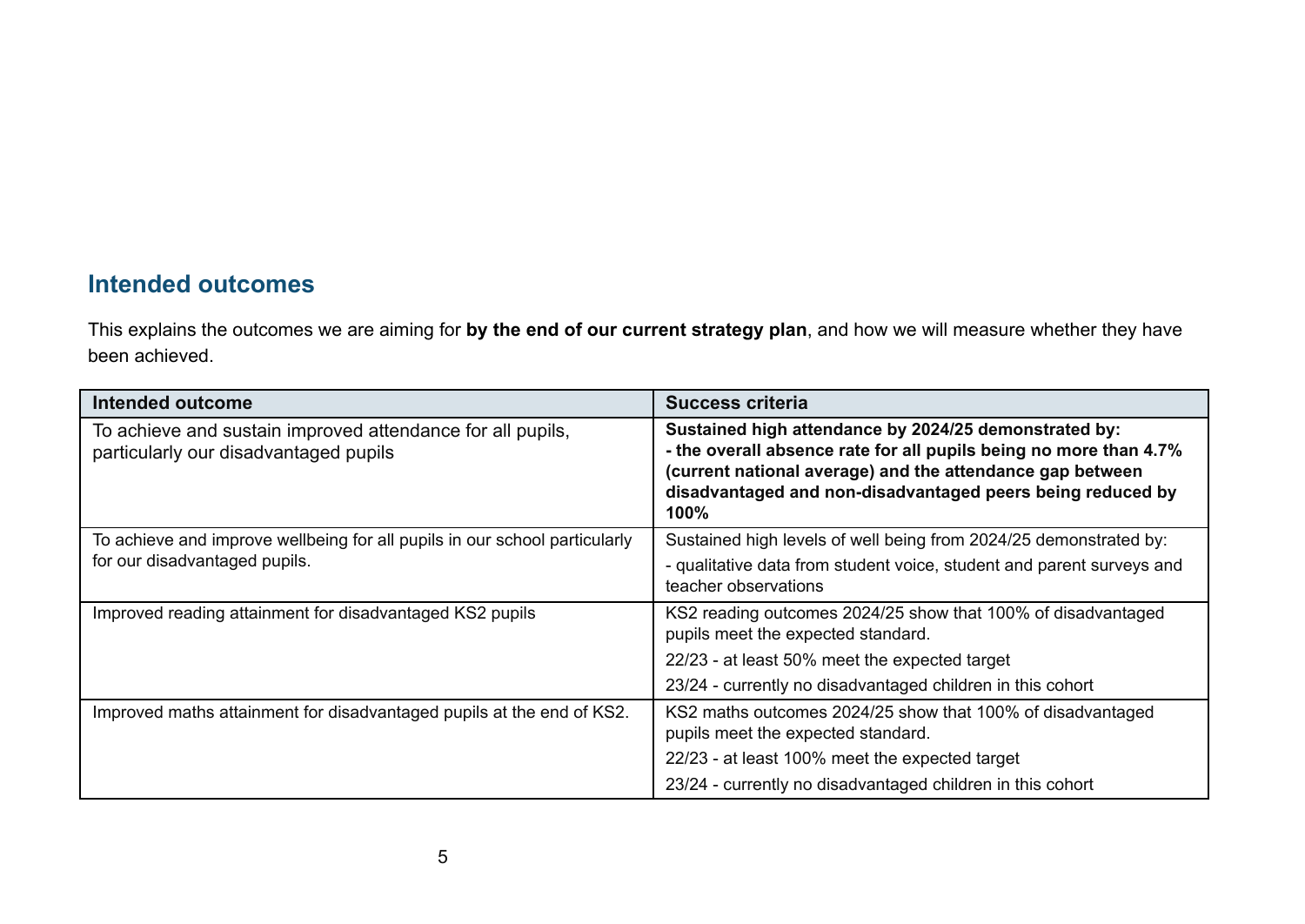### **Activity in this academic year**

This details how we intend to spend our pupil premium (and recovery premium funding) **this academic year** to address the challenges listed above.

Budgeted cost: £11,415

Wellbeing: £5469

Phonics catch up groups:£5469

Intervention costs: £31.50 x52=£1638

| <b>Activity</b>                                                                                                                                                     | Evidence that supports this approach                                                                                                                                                                                                                                         | <b>Challenge</b><br>number(s)<br>addresse<br>d |
|---------------------------------------------------------------------------------------------------------------------------------------------------------------------|------------------------------------------------------------------------------------------------------------------------------------------------------------------------------------------------------------------------------------------------------------------------------|------------------------------------------------|
| Purchase of a DfE<br>validated Systematic<br><b>Synthetic Phonics program</b><br>to secure stronger phonics<br>teaching for all pupils-<br>Read, Write Inc. Program | Phonics approaches have a strong evidence base that indicates a positive impact on the accuracy of word<br>reading (although not necessarily comprehension) particularly for disadvantaged pupils.<br><b>Phonics   Toolkit Strand   Education Endowment Foundation   EEF</b> |                                                |
| Improve the quality of<br>social and emotional<br>learning                                                                                                          | There is extensive evidence associating childhood social and emotional skills with improved outcomes at<br>school and in later life (e.g. improved academic performance, attitudes, behaviour and relationships with<br>peers.)                                              | 4                                              |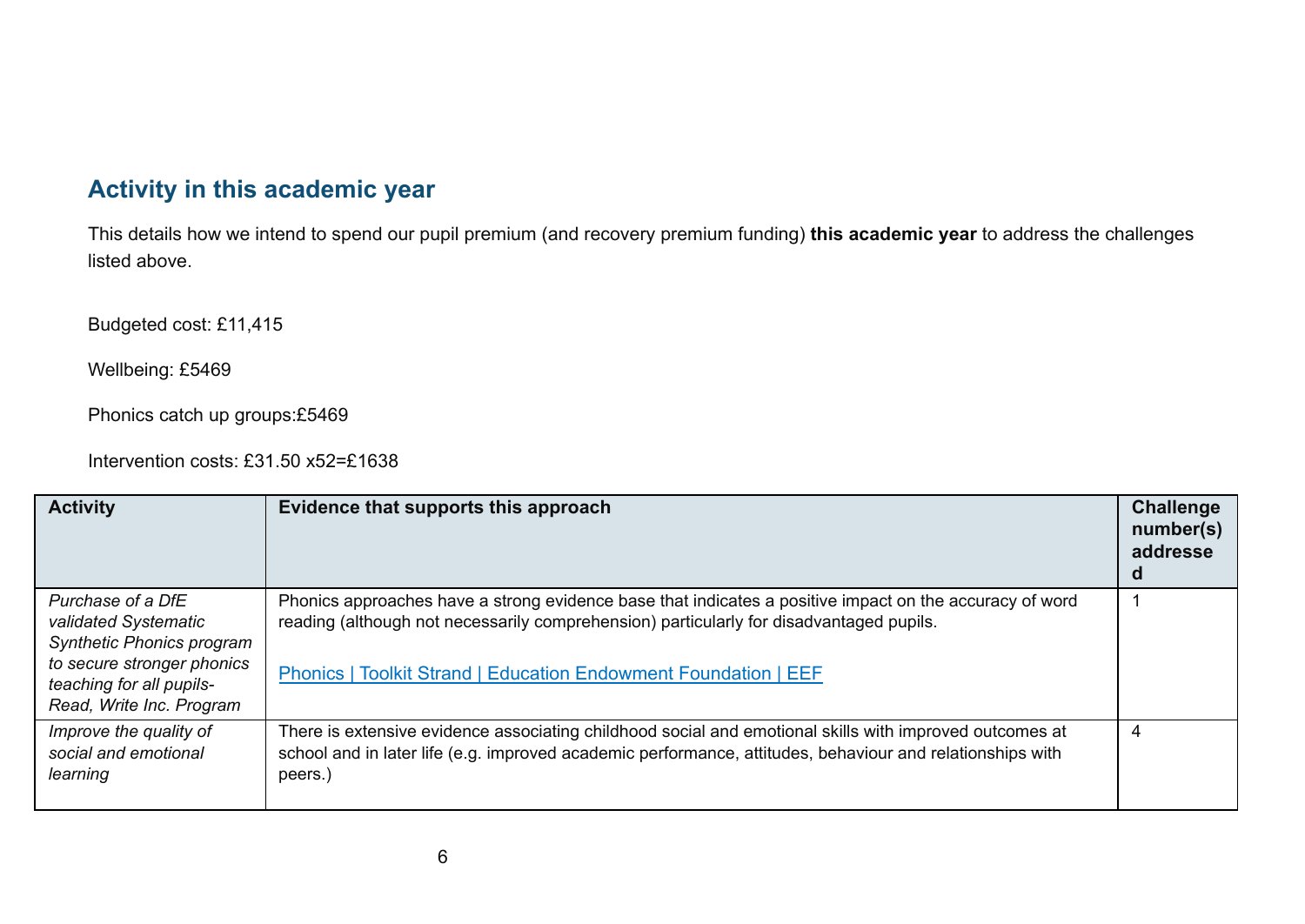| Training key TA to deliver<br><b>ELSA</b> sessions to children<br>and to embed social and<br>emotional learning into<br>routine educational<br>practices supported by<br>professional development<br>and training for staff                                              | EEF Social and Emotional Learning.pdf(educationendowmentfoundation.org.uk)                                                                                                                                                                                                                                                                           |                |
|--------------------------------------------------------------------------------------------------------------------------------------------------------------------------------------------------------------------------------------------------------------------------|------------------------------------------------------------------------------------------------------------------------------------------------------------------------------------------------------------------------------------------------------------------------------------------------------------------------------------------------------|----------------|
| <b>Additional phonics</b><br>sessions targeted at both<br>disadvantaged and<br>non-disadvantaged pupils<br>who require further support                                                                                                                                   | Phonics approaches have a strong evidence base that indicates a positive impact on the accuracy of word<br>reading (although not necessarily comprehension) particularly for disadvantaged pupils.<br><b>Phonics   Toolkit Strand   Education Endowment Foundation   EEF</b>                                                                         | $\mathbf 1$    |
| Small group and 1:1<br><i>interventions</i>                                                                                                                                                                                                                              | 1:1 Tuition/ small group interventions targeted at specific needs and knowledge gaps can be an effective<br>method to support low attaining pupils or those falling behind.<br>One to one tuition   EEF (educationendowmentfoundation.org.uk)<br>And in small groups:<br>Small group tuition   Toolkit Strand   Education Endowment Foundation   EEF | $\mathbf 1$    |
| <b>Embedding principles of</b><br>good practice set out in the<br><b>DfES Improving School</b><br>Practice<br>This will involve staff being<br>supported to develop and<br>implement procedures to<br>enhance attendance<br>particularly amongst<br>disadvantaged pupils | DfE guidance:<br><b>Improving School Attendance.</b>                                                                                                                                                                                                                                                                                                 | $\overline{2}$ |
| Funding to support pupils<br>with regards to enrichment<br>activities etc such as                                                                                                                                                                                        | https://assets.publishing.service.gov.uk/government/uploads/system/uploads/attachment_data/file/413222/Th<br>e Pupil Premium.pdf                                                                                                                                                                                                                     | 1,4            |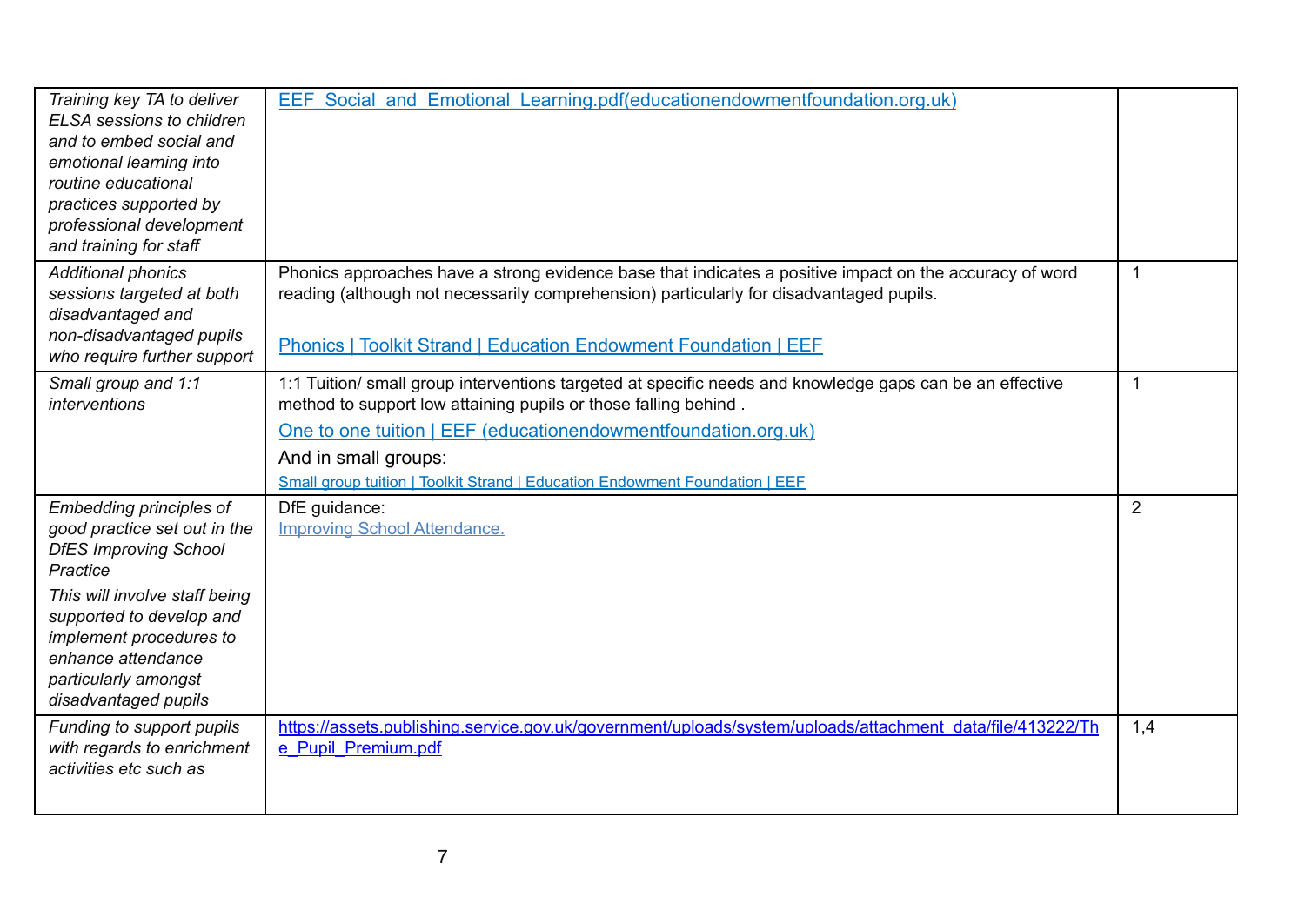| school trips, residential<br>trips                                                                                                                                 |                                                                                                                                                                                                                                                                                                                                                                                                                                                                      |  |
|--------------------------------------------------------------------------------------------------------------------------------------------------------------------|----------------------------------------------------------------------------------------------------------------------------------------------------------------------------------------------------------------------------------------------------------------------------------------------------------------------------------------------------------------------------------------------------------------------------------------------------------------------|--|
| Supporting parents of<br>disadvantaged pupils who<br>are not engaging. Use of<br>TAF meetings, one to one<br>conversations/ meetings<br>with key staff member etc. | Involving parents in education benefits their children's academic outcomes. Encouraging parental<br>engagement can include workshops to improve literacy or IT skills, general approaches such as encouraging<br>parents to read with their children as well as more intensive programmes for families in crisis.<br>https://assets.publishing.service.gov.uk/government/uploads/system/uploads/attachment_data/file/182507/DF<br>E-RR156 - Practitioner Summary.pdf |  |

**Total budgeted cost: £***11,415*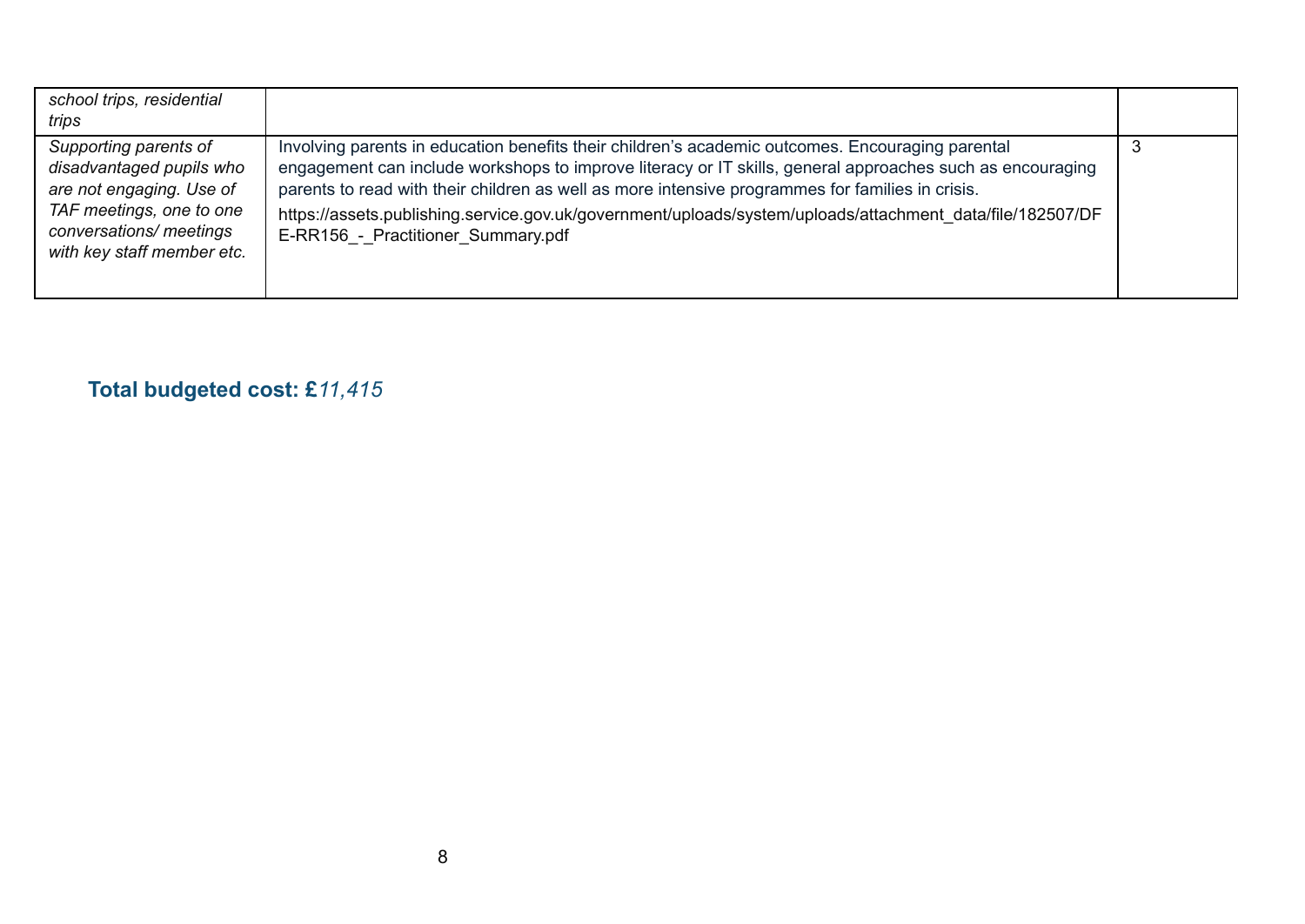# **Part B: Review of outcomes in the previous academic year**

#### **Pupil premium strategy outcomes**

This details the impact that our pupil premium activity had on pupils in the 2020 to 2021 academic year.

Our internal assessments during 2020/21 suggested that the performance of disadvantaged pupils was not significantly lower than in the previous few years in key areas of the curriculum, However Covid-19 did have an impact on the learning of all children, not just disadvantaged pupils. All subject areas were affected to varying degrees. As evidenced in schools across the country, school closure was detrimental to all pupils including our disadvantaged pupils who were not able to benefit from our pupil premium funded improvements to teaching and targeted interventions to the degree we had intended. The impact was mitigated by our resolution to maintain a high quality curriculum, including during periods of partial closure, which was aided by use of online resources such as those provided by the Oak National Academy. We also ensured that those disadvantaged pupils were offered places in school during school closure periods where they benefited from working alongside their class teacher in a small group environment. Horspath School also strove to ensure access to technology was not a hindrance to any disadvantaged pupils if they could not make it to school and provided chrome books for children to use at home. Overall attendance was obviously lower in 2020/2021 than in the preceding few years, largely due to COVID-19 related challenges but remains higher than the national average. Attendance continues to be a focus of our current plan as there were occasions when all pupils were expected to attend school but the attendance of some disadvantaged pupils was lower than their peers.

Our assessments and observations indicate that pupil behaviour, well being and mental health were significantly impacted last year, primarily due to COVID-19 related issues. This impact was more acute for some disadvantaged pupils. Consequently pupil premium funding has been used to provide well being support for all pupils and targeted interventions where required, and we will continue to develop this approach.